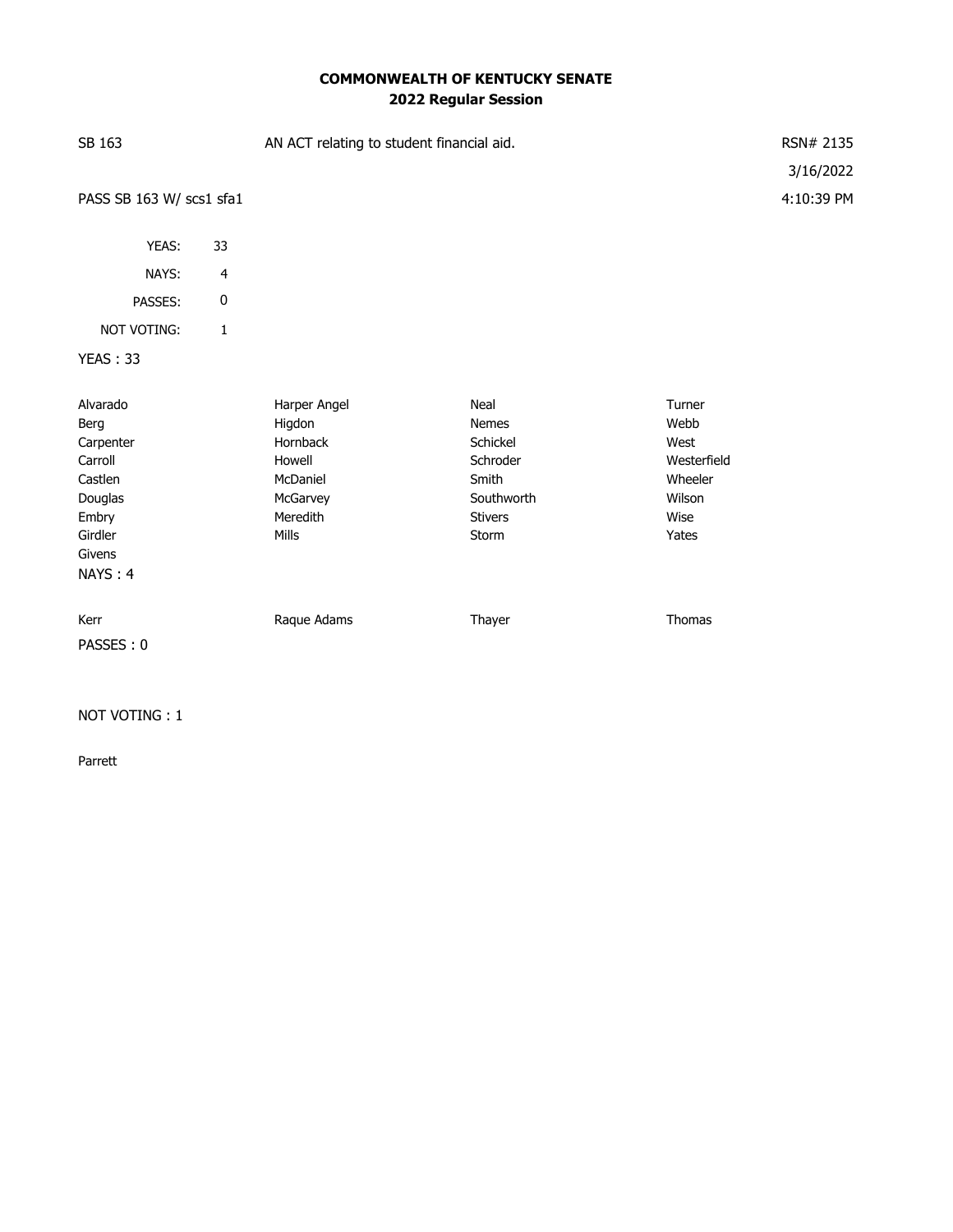# Commonwealth of Kentucky House of Representatives 2022 Regular Session

| SB 163                                                                                                                                                                                                                                                        |                                                                                                                                                                                         | AN ACT relating to student financial aid.                                                                                                                                                                |                                                                                                                                                                                        |                                                                                                                                                                                                             |  |
|---------------------------------------------------------------------------------------------------------------------------------------------------------------------------------------------------------------------------------------------------------------|-----------------------------------------------------------------------------------------------------------------------------------------------------------------------------------------|----------------------------------------------------------------------------------------------------------------------------------------------------------------------------------------------------------|----------------------------------------------------------------------------------------------------------------------------------------------------------------------------------------|-------------------------------------------------------------------------------------------------------------------------------------------------------------------------------------------------------------|--|
| Pass                                                                                                                                                                                                                                                          |                                                                                                                                                                                         |                                                                                                                                                                                                          |                                                                                                                                                                                        | 3/29/2022<br>4:04:14 PM                                                                                                                                                                                     |  |
| YEAS:                                                                                                                                                                                                                                                         | 88                                                                                                                                                                                      |                                                                                                                                                                                                          |                                                                                                                                                                                        |                                                                                                                                                                                                             |  |
| NAYS:                                                                                                                                                                                                                                                         | 6                                                                                                                                                                                       |                                                                                                                                                                                                          |                                                                                                                                                                                        |                                                                                                                                                                                                             |  |
| ABSTAINED:                                                                                                                                                                                                                                                    | 0                                                                                                                                                                                       |                                                                                                                                                                                                          |                                                                                                                                                                                        |                                                                                                                                                                                                             |  |
| <b>NOT VOTING:</b>                                                                                                                                                                                                                                            | 6                                                                                                                                                                                       |                                                                                                                                                                                                          |                                                                                                                                                                                        |                                                                                                                                                                                                             |  |
| <b>YEAS: 88</b>                                                                                                                                                                                                                                               |                                                                                                                                                                                         |                                                                                                                                                                                                          |                                                                                                                                                                                        |                                                                                                                                                                                                             |  |
| Baker<br>Banta<br>Bechler<br>Bentley<br><b>Blanton</b><br>Bojanowski<br>Bowling<br><b>Branscum</b><br><b>Bratcher</b><br>Bray<br><b>Bridges</b><br>Calloway<br>Cantrell<br><b>Dixon</b><br>Donohue<br><b>Dossett</b><br>Dotson<br><b>DuPlessis</b><br>NAYS: 6 | Fischer<br>Fister<br>Flannery<br>Fleming<br>Frazier Gordon<br>Freeland<br>Fugate<br>Gentry<br>Gooch<br>Graham<br>Hale<br>Hart<br>Hatton<br>Heath<br>Heavrin<br>Huff R<br>Huff T<br>Imes | <b>Jenkins</b><br>Johnson<br>Kirk McCormick<br>Koch<br>Koenig<br>Kulkarni<br>Lawrence<br>Lewis D<br>Lockett<br>Maddox<br>Marzian<br>Massey<br>McCool<br>McCoy<br>McPherson<br>Meade<br>Meredith<br>Miles | Miller C<br>Miller J<br>Minter<br>Moser<br><b>Nemes</b><br>Osborne<br>Palumbo<br>Petrie<br>Pratt<br>Prunty<br>Rabourn<br>Raymond<br>Reed<br>Riley<br><b>Roberts</b><br>Rowland<br>Rudy | Santoro<br>Sharp<br>Sheldon<br>Smith<br>Stevenson C<br>Stevenson P<br><b>Tackett Laferty</b><br>Tate<br><b>Thomas</b><br>Timoney<br>Tipton<br>Truett<br>Upchurch<br>Webber<br>Wesley<br>Westrom<br>Wheatley |  |
| <b>Brown</b><br>Elliott<br>ABSTAINED: 0                                                                                                                                                                                                                       | Flood                                                                                                                                                                                   | King                                                                                                                                                                                                     | Scott                                                                                                                                                                                  | Willner                                                                                                                                                                                                     |  |

NOT VOTING : 6

| Burch  | Herron | Lewis S | Pollock | White |
|--------|--------|---------|---------|-------|
| Decker |        |         |         |       |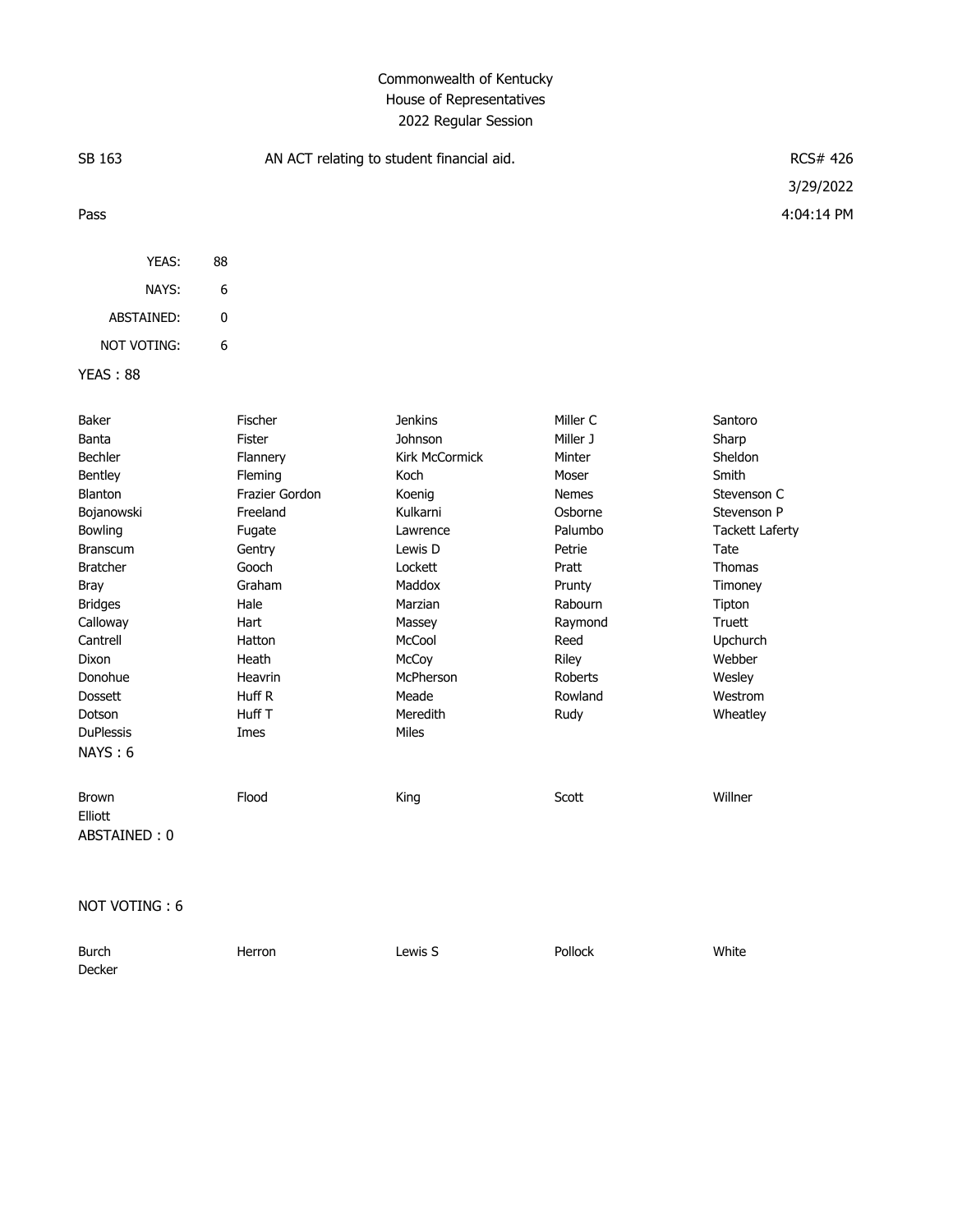### Commonwealth of Kentucky House of Representatives 2022 Regular Session

| SB 163          | AN ACT relating to student financial aid. | <b>RCS# 574</b> |              |                        |
|-----------------|-------------------------------------------|-----------------|--------------|------------------------|
|                 |                                           |                 |              | 4/14/2022              |
| Final Passage   |                                           |                 |              | 8:11:23 PM             |
| YEAS:           | 91                                        |                 |              |                        |
| NAYS:           | 0                                         |                 |              |                        |
| ABSTAINED:      | 0                                         |                 |              |                        |
| NOT VOTING:     | 9                                         |                 |              |                        |
| <b>YEAS: 91</b> |                                           |                 |              |                        |
| Baker           | Fister                                    | <b>Jenkins</b>  | Miles        | Santoro                |
| Banta           | Flannery                                  | Johnson         | Miller C     | Scott                  |
| Bechler         | Fleming                                   | King            | Minter       | Sharp                  |
| Bentley         | Frazier Gordon                            | Kirk McCormick  | Moser        | Smith                  |
| Blanton         | Freeland                                  | Koch            | <b>Nemes</b> | Stevenson C            |
| Bojanowski      | Fugate                                    | Koenig          | Osborne      | Stevenson P            |
| Bowling         | Gentry                                    | Kulkarni        | Palumbo      | <b>Tackett Laferty</b> |
| <b>Branscum</b> | Gooch                                     | Lawrence        | Petrie       | Tate                   |
| <b>Bratcher</b> | Graham                                    | Lewis D         | Pollock      | <b>Thomas</b>          |
| Bray            | Hale                                      | Lewis S         | Pratt        | Timoney                |

#### ABSTAINED : 0

Fischer NAYS : 0

NOT VOTING : 9

| <b>Burch</b> | Dotson           | Flood   | د Miller | White |
|--------------|------------------|---------|----------|-------|
| Calloway     | <b>DuPlessis</b> | Marzian | Sheldon  |       |

Bridges Hart Lockett Prunty Tipton Brown Hatton Maddox Rabourn Truett Cantrell Heath Massey Raymond Upchurch Decker Heavrin McCool Reed Webber Dixon Herron McCoy Riley Wesley Donohue Huff R McPherson Roberts Westrom Dossett Huff T Meade Rowland Wheatley Elliott Imes Meredith Rudy Willner